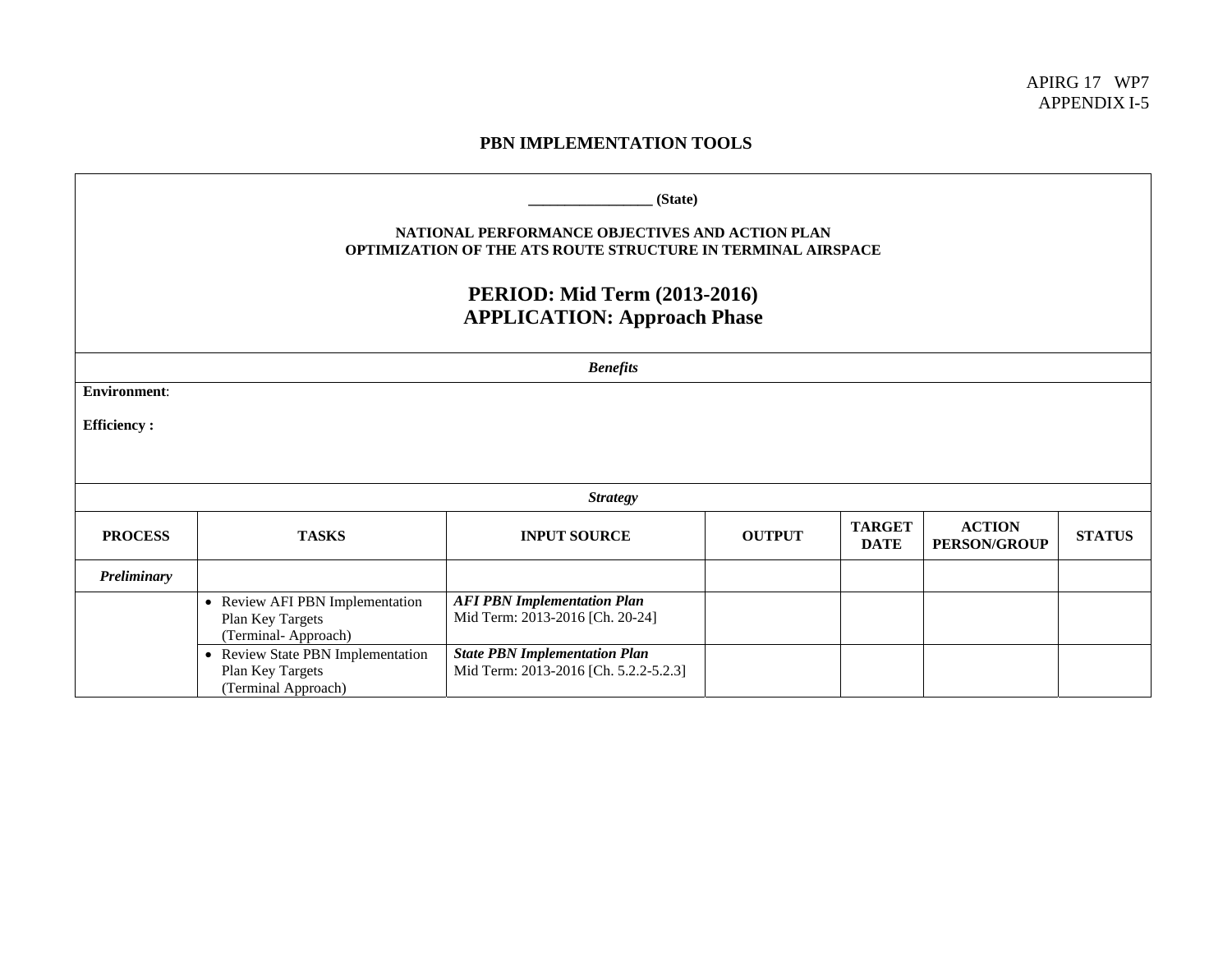## APIRG 17 WP7 APPENDIX I-5

| <b>PROCESS</b>                                                  | <b>TASKS</b>                                                                                                            | <b>INPUT SOURCE</b>                                                                                        | <b>OUTPUT</b>                                                                     | <b>TARGET</b><br><b>DATE</b> | <b>ACTION</b><br><b>PERSON/GROUP</b> | <b>STATUS</b> |
|-----------------------------------------------------------------|-------------------------------------------------------------------------------------------------------------------------|------------------------------------------------------------------------------------------------------------|-----------------------------------------------------------------------------------|------------------------------|--------------------------------------|---------------|
| <b>Terminal</b><br><b>Applications</b><br><b>Implementation</b> |                                                                                                                         |                                                                                                            |                                                                                   |                              |                                      |               |
| Process <sub>1</sub><br><b>Determine</b><br><b>Requirements</b> | <b>Step 1-</b> Formulate airspace concept                                                                               | PBN Manual, Vol. 1B Ch. B 2.3.1<br>ATM needs (civil/military)<br>$\triangleright$                          |                                                                                   |                              |                                      |               |
|                                                                 | <b>Step 2-</b> Assessment of existing fleet<br>capability and available<br>navaid infrastructure                        | PBN Manual, Vol. 1B Ch. B 2.3.2<br><b>IATA Survey</b><br>≻<br><b>State Survey</b><br>$\blacktriangleright$ |                                                                                   |                              |                                      |               |
|                                                                 | <b>Step 3-</b> Assessment of existing ATS<br>surveillance system and<br>communications infrastructure<br>and ATM system | PBN Manual, Vol. 1B Ch. B 2.3.3                                                                            |                                                                                   |                              |                                      |               |
|                                                                 | Step 4- Identify necessary navigation<br>performance and functional<br>requirements                                     | PBN Manual, Vol. 1B Ch. B 2.3.4                                                                            |                                                                                   |                              |                                      |               |
|                                                                 |                                                                                                                         |                                                                                                            | <b>Navigation functional</b><br>⋗<br>requirements<br><b>Fleet capability</b><br>⋗ |                              |                                      |               |

¾ **CNS/ATM capabilities**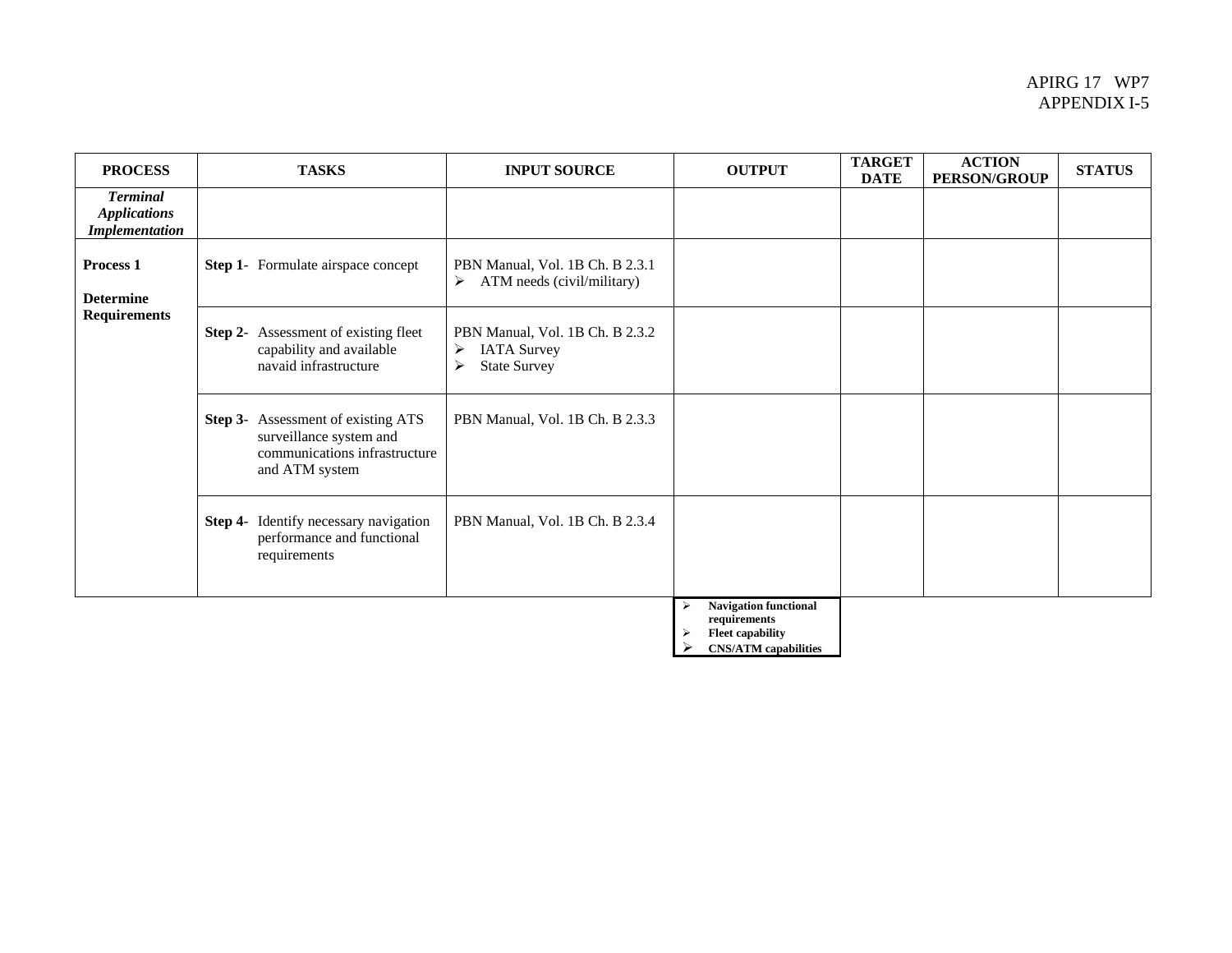## APIRG 17 WP7 APPENDIX I-5

| Process 2<br><b>Identifying</b><br><b>ICAO</b><br>navigation<br>specification for<br>implementation | <b>Step 1-</b> Review ICAO navigation<br>specifications                                                                                                                                                                     | PBN Manual, Vol. 1B Ch. B 3.3.1<br>Navigation functional<br>➤<br>requirements<br>Fleet capability<br>⋗<br>CNS/ATM capabilities<br>➤ |                              |  |  |
|-----------------------------------------------------------------------------------------------------|-----------------------------------------------------------------------------------------------------------------------------------------------------------------------------------------------------------------------------|-------------------------------------------------------------------------------------------------------------------------------------|------------------------------|--|--|
|                                                                                                     | <b>Step 2-</b> Identify appropriate ICAO<br>navigation specification to<br>apply in the specific<br>CNS/ATM environment<br>$\triangleright$ RNP APCH<br>$\triangleright$ RNP AR APCH<br>$\triangleright$ New specification? | PBN Manual, Vol. 1B Ch. B 3.3.2                                                                                                     |                              |  |  |
|                                                                                                     | <b>Step 3-</b> Identify trade-offs with<br>airspace concept and<br>navigation functional<br>requirements (if necessary)                                                                                                     | PBN Manual, Vol. 1B Ch. B 3.3.3                                                                                                     |                              |  |  |
|                                                                                                     |                                                                                                                                                                                                                             |                                                                                                                                     | Navigation<br>specifications |  |  |